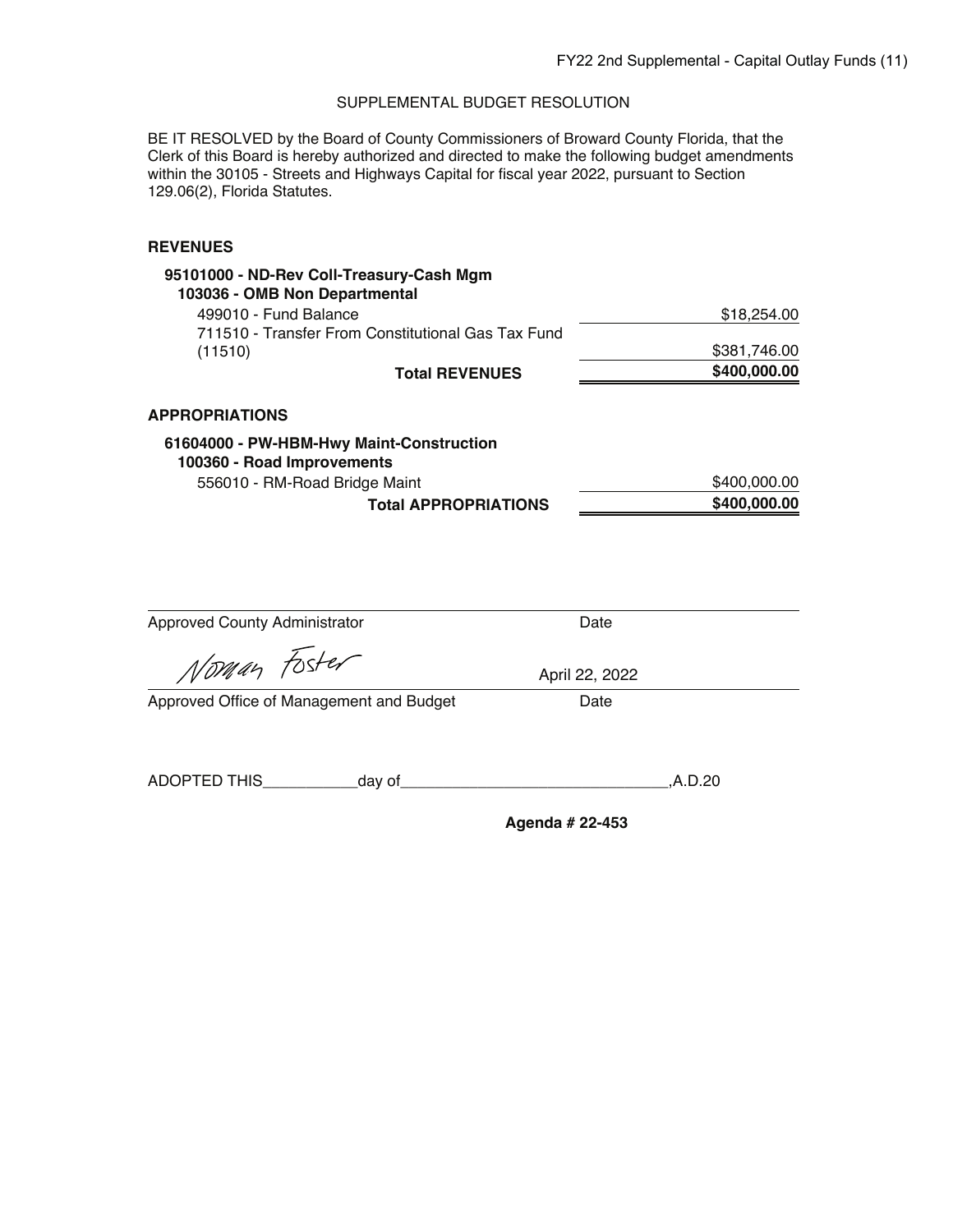BE IT RESOLVED by the Board of County Commissioners of Broward County Florida, that the Clerk of this Board is hereby authorized and directed to make the following budget amendments within the 30110 - Engineering Capital for fiscal year 2022, pursuant to Section 129.06(2), Florida Statutes.

**REVENUES** 

| 95101000 - ND-Rev Coll-Treasury-Cash Mgm<br>103036 - OMB Non Departmental                                 |                |
|-----------------------------------------------------------------------------------------------------------|----------------|
| 499010 - Fund Balance                                                                                     | \$320,554.00   |
| 711520 - Transfer From Local Option Gas Tax Fund<br>(11520)                                               | \$2,595,950.00 |
| <b>Total REVENUES</b>                                                                                     | \$2,916,504.00 |
| <b>APPROPRIATIONS</b>                                                                                     |                |
| 61604000 - PW-HBM-Hwy Maint-Construction<br>100357 - Special Purpose Equipment Highway Bridge Maintenance |                |
| 560320 - Replacement Equipment                                                                            | \$590,000.00   |
| 560360 - Communication Equipment                                                                          | \$245,000.00   |
| 61703000 - PW-TE-Signal Systms-Engineerg<br>100369 - Mast Arms                                            |                |
| 560505 - CAP - Construction in Progress                                                                   | \$55,740.00    |
| 61703000 - PW-TE-Signal Systms-Engineerg<br>100356 - Communication System Maintenance & Enhancement       |                |
| 560310 - Machinery-Equip GT \$1,000                                                                       | \$675,000.00   |
| 95806000 - ND-Non-Departmental Reserves<br><b>103034 - OMB RESERVES</b>                                   |                |
| 597260 - Reserve-Project Commitments                                                                      | \$1,350,764.00 |
| <b>Total APPROPRIATIONS</b>                                                                               | \$2,916,504.00 |

| <b>Approved County Administrator</b>     |          | Date           |  |
|------------------------------------------|----------|----------------|--|
| Noman Foster                             |          | April 22, 2022 |  |
| Approved Office of Management and Budget |          | Date           |  |
|                                          |          |                |  |
| ADOPTED THIS                             | _day of_ | .A.D.20        |  |
|                                          |          |                |  |

**Agenda # 22-453** 

÷,

÷.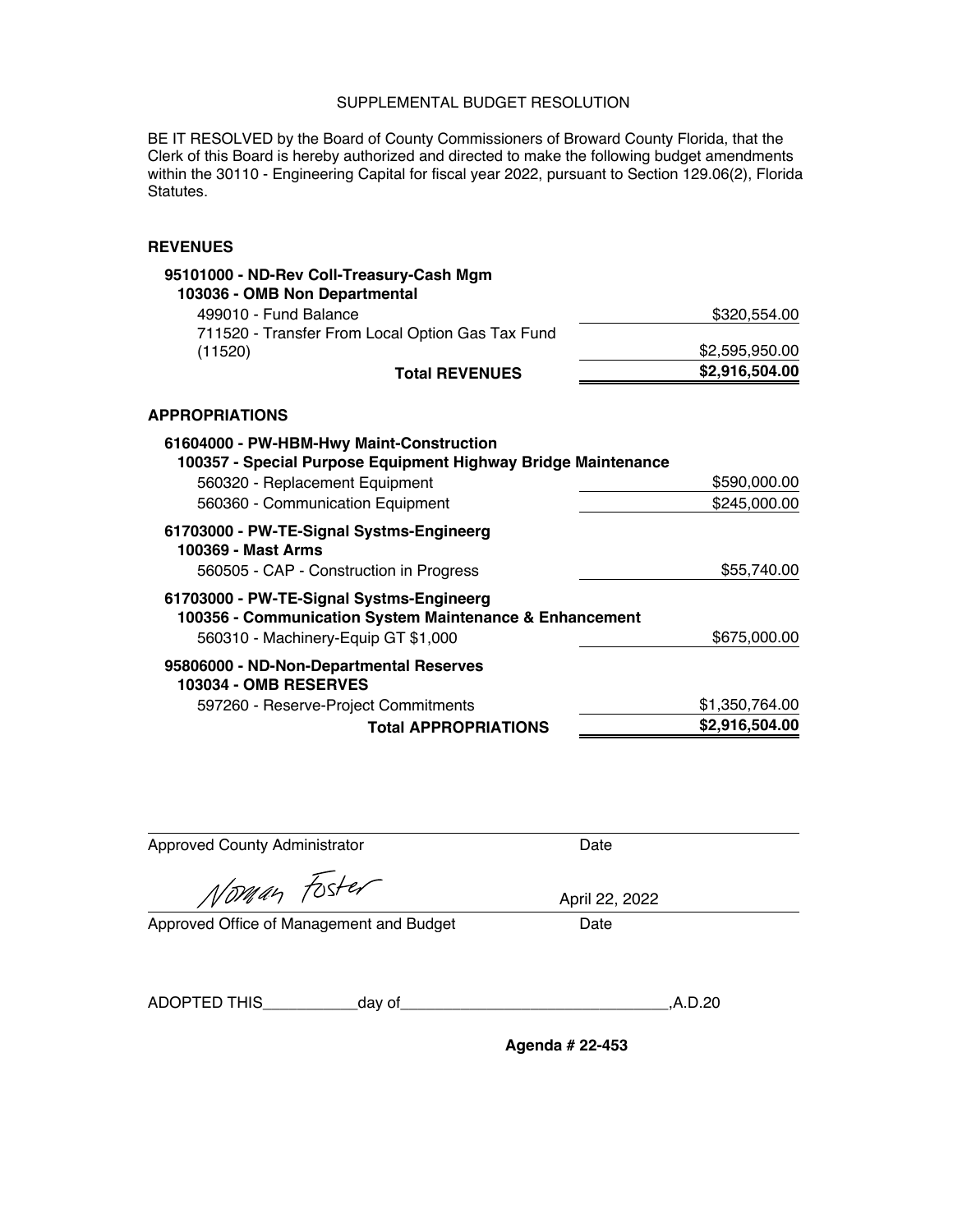BE IT RESOLVED by the Board of County Commissioners of Broward County Florida, that the Clerk of this Board is hereby authorized and directed to make the following budget amendments within the 30115 - Constitutional Gas Tax Capital for fiscal year 2022, pursuant to Section 129.06(2), Florida Statutes.

### **REVENUES**

| 95101000 - ND-Rev Coll-Treasury-Cash Mgm                                                                                                        |                  |
|-------------------------------------------------------------------------------------------------------------------------------------------------|------------------|
| 103036 - OMB Non Departmental                                                                                                                   |                  |
| 499010 - Fund Balance                                                                                                                           | \$1,452,297.00   |
| 711510 - Transfer From Constitutional Gas Tax Fund                                                                                              |                  |
| (11510)                                                                                                                                         | \$401,857.00     |
| <b>Total REVENUES</b>                                                                                                                           | \$1,854,154.00   |
| <b>APPROPRIATIONS</b>                                                                                                                           |                  |
| 61502020 - PW-HCE-Eng Mgmt-Desgn-Cap Proj<br>104518 - Copans and Lyons Intersection Improvements                                                |                  |
| 560505 - CAP - Construction in Progress                                                                                                         | \$500,000.00     |
| 61502020 - PW-HCE-Eng Mgmt-Desgn-Cap Proj<br>104519 - Oakland and Nob Hill Intersection Improvements<br>560505 - CAP - Construction in Progress | \$600,000.00     |
| 61502020 - PW-HCE-Eng Mgmt-Desgn-Cap Proj<br>100677 - Wiles Rd Riverside to Rock Island Road<br>560505 - CAP - Construction in Progress         | (\$1,100,000.00) |
| 61604000 - PW-HBM-Hwy Maint-Construction<br>102831 - SE 3rd Ave Safety Improvements<br>540130 - RM-Sidewalk and Curbs                           | \$280,520.00     |
| 61703000 - PW-TE-Signal Systms-Engineerg<br>101095 - TED Pedestrian Safety and Pres<br>560220 - Building improvements                           | (\$11,400.00)    |
| 95806000 - ND-Non-Departmental Reserves<br><b>103034 - OMB RESERVES</b>                                                                         |                  |
| 597260 - Reserve-Project Commitments                                                                                                            | \$1,585,034.00   |
| <b>Total APPROPRIATIONS</b>                                                                                                                     | \$1,854,154.00   |

Approved County Administrator **Date** 

Noman Foster

April 22, 2022

Approved Office of Management and Budget Date

ADOPTED THIS\_\_\_\_\_\_\_\_\_\_\_day [of\\_\\_\\_\\_\\_\\_\\_\\_\\_\\_\\_\\_\\_\\_\\_\\_\\_\\_\\_\\_\\_\\_\\_\\_\\_\\_\\_\\_\\_\\_\\_,A.D.20](https://of_______________________________,A.D.20)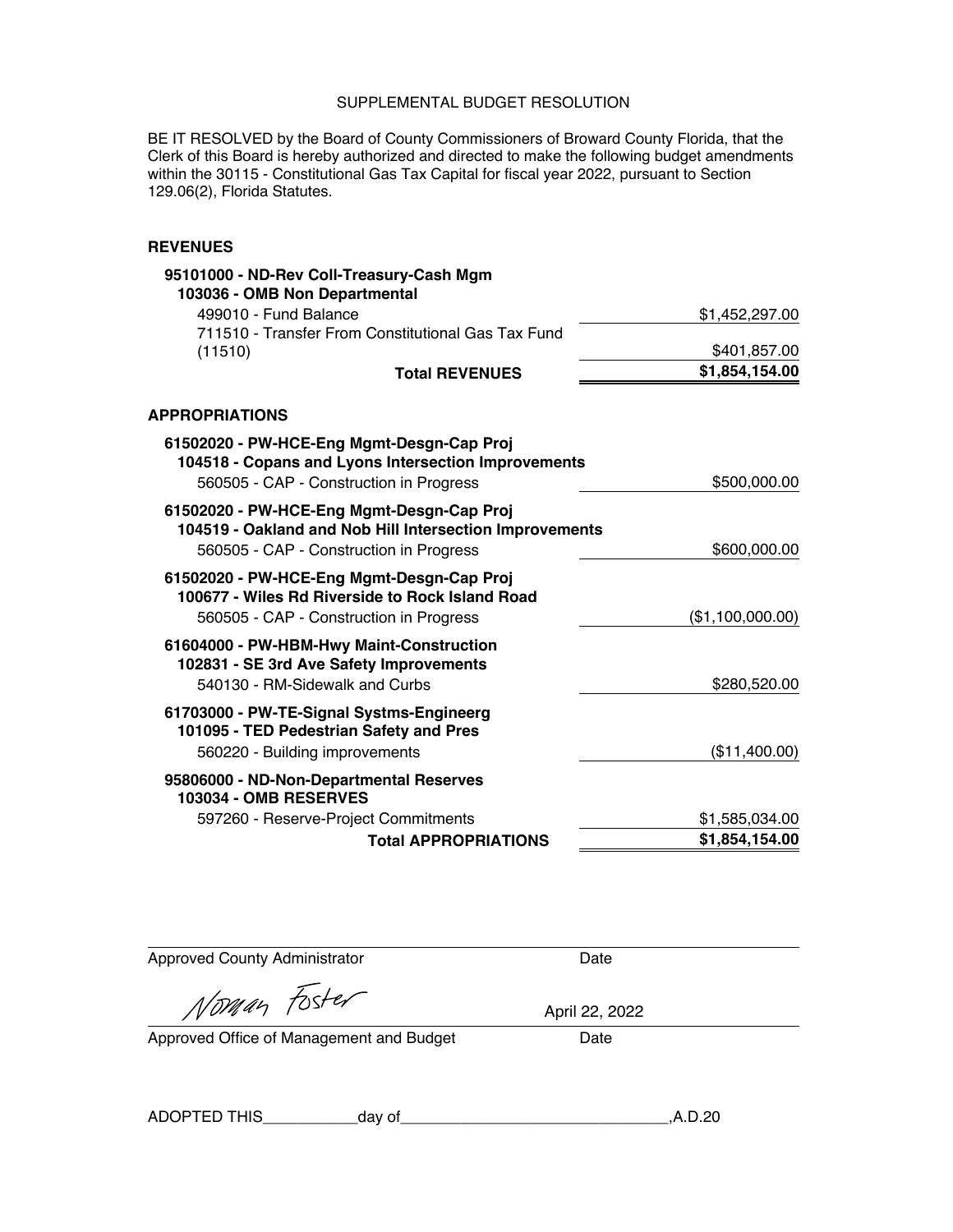BE IT RESOLVED by the Board of County Commissioners of Broward County Florida, that the Clerk of this Board is hereby authorized and directed to make the following budget amendments within the 30205 - General Capital Outlay Fund for fiscal year 2022, pursuant to Section 129.06(2), Florida Statutes.

| 95101000 - ND-Rev Coll-Treasury-Cash Mgm<br>103036 - OMB Non Departmental<br>499010 - Fund Balance<br>\$2,814,363.00<br>710010 - Transfer From General Fund (10010)<br>\$48,649,130.00<br>721010 - Transfer From Libraries General Obligation<br>Bonds (21010)<br>\$91,243.00<br>\$52,217,586.00<br><b>Total REVENUES</b><br>20202000 - BA-Med Exmr Trauma Svcs-Operations<br>107199 - Mobile Investigations Office<br>560330 - Vehicle-Replacement<br>(\$177,000.00)<br>20202000 - BA-Med Exmr Trauma Svcs-Operations<br>107200 - Mobile Pathology Unit<br>560330 - Vehicle-Replacement<br>(\$365,000.00)<br>20202000 - BA-Med Exmr Trauma Svcs-Operations<br>106758 - Mobile Mortuary<br>560320 - Replacement Equipment<br>(\$185,000.00)<br>560330 - Vehicle-Replacement<br>(\$32,000.00)<br>20202000 - BA-Med Exmr Trauma Svcs-Operations<br>107244 - Toxicology Instrument Software Upgrade<br>560310 - Machinery-Equip GT \$1,000<br>(\$60,000.00)<br>20202000 - BA-Med Exmr Trauma Svcs-Operations<br>107245 - Toxicology Instrument<br>560310 - Machinery-Equip GT \$1,000<br>(\$41,182.00)<br>22601010 - AA-Off Comm Tech Admin<br>100136 - Next Gen Computer Aided Dispat<br>560360 - Communication Equipment<br>\$662,850.00<br>22601010 - AA-Off Comm Tech Admin<br>100120 - Local Government UHF Radio<br>560360 - Communication Equipment<br>\$577,570.00<br>48100095 - PK-Admin-Nondept<br>105575 - Markham Park Equipment<br>560310 - Machinery-Equip GT \$1,000<br>\$9,000.00<br>48100095 - PK-Admin-Nondept<br>101063 - Facilities Improvements | 22601010 - AA-Off Comm Tech Admin<br>100136 - Next Gen Computer Aided Dispat<br>710010 - Transfer From General Fund (10010) | \$662,850.00 |
|-------------------------------------------------------------------------------------------------------------------------------------------------------------------------------------------------------------------------------------------------------------------------------------------------------------------------------------------------------------------------------------------------------------------------------------------------------------------------------------------------------------------------------------------------------------------------------------------------------------------------------------------------------------------------------------------------------------------------------------------------------------------------------------------------------------------------------------------------------------------------------------------------------------------------------------------------------------------------------------------------------------------------------------------------------------------------------------------------------------------------------------------------------------------------------------------------------------------------------------------------------------------------------------------------------------------------------------------------------------------------------------------------------------------------------------------------------------------------------------------------------------------------------------------------------------------|-----------------------------------------------------------------------------------------------------------------------------|--------------|
|                                                                                                                                                                                                                                                                                                                                                                                                                                                                                                                                                                                                                                                                                                                                                                                                                                                                                                                                                                                                                                                                                                                                                                                                                                                                                                                                                                                                                                                                                                                                                                   |                                                                                                                             |              |
|                                                                                                                                                                                                                                                                                                                                                                                                                                                                                                                                                                                                                                                                                                                                                                                                                                                                                                                                                                                                                                                                                                                                                                                                                                                                                                                                                                                                                                                                                                                                                                   |                                                                                                                             |              |
|                                                                                                                                                                                                                                                                                                                                                                                                                                                                                                                                                                                                                                                                                                                                                                                                                                                                                                                                                                                                                                                                                                                                                                                                                                                                                                                                                                                                                                                                                                                                                                   |                                                                                                                             |              |
|                                                                                                                                                                                                                                                                                                                                                                                                                                                                                                                                                                                                                                                                                                                                                                                                                                                                                                                                                                                                                                                                                                                                                                                                                                                                                                                                                                                                                                                                                                                                                                   |                                                                                                                             |              |
|                                                                                                                                                                                                                                                                                                                                                                                                                                                                                                                                                                                                                                                                                                                                                                                                                                                                                                                                                                                                                                                                                                                                                                                                                                                                                                                                                                                                                                                                                                                                                                   |                                                                                                                             |              |
|                                                                                                                                                                                                                                                                                                                                                                                                                                                                                                                                                                                                                                                                                                                                                                                                                                                                                                                                                                                                                                                                                                                                                                                                                                                                                                                                                                                                                                                                                                                                                                   | <b>APPROPRIATIONS</b>                                                                                                       |              |
|                                                                                                                                                                                                                                                                                                                                                                                                                                                                                                                                                                                                                                                                                                                                                                                                                                                                                                                                                                                                                                                                                                                                                                                                                                                                                                                                                                                                                                                                                                                                                                   |                                                                                                                             |              |
|                                                                                                                                                                                                                                                                                                                                                                                                                                                                                                                                                                                                                                                                                                                                                                                                                                                                                                                                                                                                                                                                                                                                                                                                                                                                                                                                                                                                                                                                                                                                                                   |                                                                                                                             |              |
|                                                                                                                                                                                                                                                                                                                                                                                                                                                                                                                                                                                                                                                                                                                                                                                                                                                                                                                                                                                                                                                                                                                                                                                                                                                                                                                                                                                                                                                                                                                                                                   |                                                                                                                             |              |
|                                                                                                                                                                                                                                                                                                                                                                                                                                                                                                                                                                                                                                                                                                                                                                                                                                                                                                                                                                                                                                                                                                                                                                                                                                                                                                                                                                                                                                                                                                                                                                   |                                                                                                                             |              |
|                                                                                                                                                                                                                                                                                                                                                                                                                                                                                                                                                                                                                                                                                                                                                                                                                                                                                                                                                                                                                                                                                                                                                                                                                                                                                                                                                                                                                                                                                                                                                                   |                                                                                                                             |              |
|                                                                                                                                                                                                                                                                                                                                                                                                                                                                                                                                                                                                                                                                                                                                                                                                                                                                                                                                                                                                                                                                                                                                                                                                                                                                                                                                                                                                                                                                                                                                                                   |                                                                                                                             |              |
|                                                                                                                                                                                                                                                                                                                                                                                                                                                                                                                                                                                                                                                                                                                                                                                                                                                                                                                                                                                                                                                                                                                                                                                                                                                                                                                                                                                                                                                                                                                                                                   |                                                                                                                             |              |
|                                                                                                                                                                                                                                                                                                                                                                                                                                                                                                                                                                                                                                                                                                                                                                                                                                                                                                                                                                                                                                                                                                                                                                                                                                                                                                                                                                                                                                                                                                                                                                   |                                                                                                                             |              |
|                                                                                                                                                                                                                                                                                                                                                                                                                                                                                                                                                                                                                                                                                                                                                                                                                                                                                                                                                                                                                                                                                                                                                                                                                                                                                                                                                                                                                                                                                                                                                                   |                                                                                                                             |              |
|                                                                                                                                                                                                                                                                                                                                                                                                                                                                                                                                                                                                                                                                                                                                                                                                                                                                                                                                                                                                                                                                                                                                                                                                                                                                                                                                                                                                                                                                                                                                                                   |                                                                                                                             |              |
|                                                                                                                                                                                                                                                                                                                                                                                                                                                                                                                                                                                                                                                                                                                                                                                                                                                                                                                                                                                                                                                                                                                                                                                                                                                                                                                                                                                                                                                                                                                                                                   |                                                                                                                             |              |
|                                                                                                                                                                                                                                                                                                                                                                                                                                                                                                                                                                                                                                                                                                                                                                                                                                                                                                                                                                                                                                                                                                                                                                                                                                                                                                                                                                                                                                                                                                                                                                   |                                                                                                                             |              |
|                                                                                                                                                                                                                                                                                                                                                                                                                                                                                                                                                                                                                                                                                                                                                                                                                                                                                                                                                                                                                                                                                                                                                                                                                                                                                                                                                                                                                                                                                                                                                                   |                                                                                                                             |              |
|                                                                                                                                                                                                                                                                                                                                                                                                                                                                                                                                                                                                                                                                                                                                                                                                                                                                                                                                                                                                                                                                                                                                                                                                                                                                                                                                                                                                                                                                                                                                                                   |                                                                                                                             |              |
|                                                                                                                                                                                                                                                                                                                                                                                                                                                                                                                                                                                                                                                                                                                                                                                                                                                                                                                                                                                                                                                                                                                                                                                                                                                                                                                                                                                                                                                                                                                                                                   |                                                                                                                             |              |
|                                                                                                                                                                                                                                                                                                                                                                                                                                                                                                                                                                                                                                                                                                                                                                                                                                                                                                                                                                                                                                                                                                                                                                                                                                                                                                                                                                                                                                                                                                                                                                   |                                                                                                                             |              |
|                                                                                                                                                                                                                                                                                                                                                                                                                                                                                                                                                                                                                                                                                                                                                                                                                                                                                                                                                                                                                                                                                                                                                                                                                                                                                                                                                                                                                                                                                                                                                                   |                                                                                                                             |              |
|                                                                                                                                                                                                                                                                                                                                                                                                                                                                                                                                                                                                                                                                                                                                                                                                                                                                                                                                                                                                                                                                                                                                                                                                                                                                                                                                                                                                                                                                                                                                                                   |                                                                                                                             |              |
|                                                                                                                                                                                                                                                                                                                                                                                                                                                                                                                                                                                                                                                                                                                                                                                                                                                                                                                                                                                                                                                                                                                                                                                                                                                                                                                                                                                                                                                                                                                                                                   | 560505 - CAP - Construction in Progress                                                                                     | (\$9,000.00) |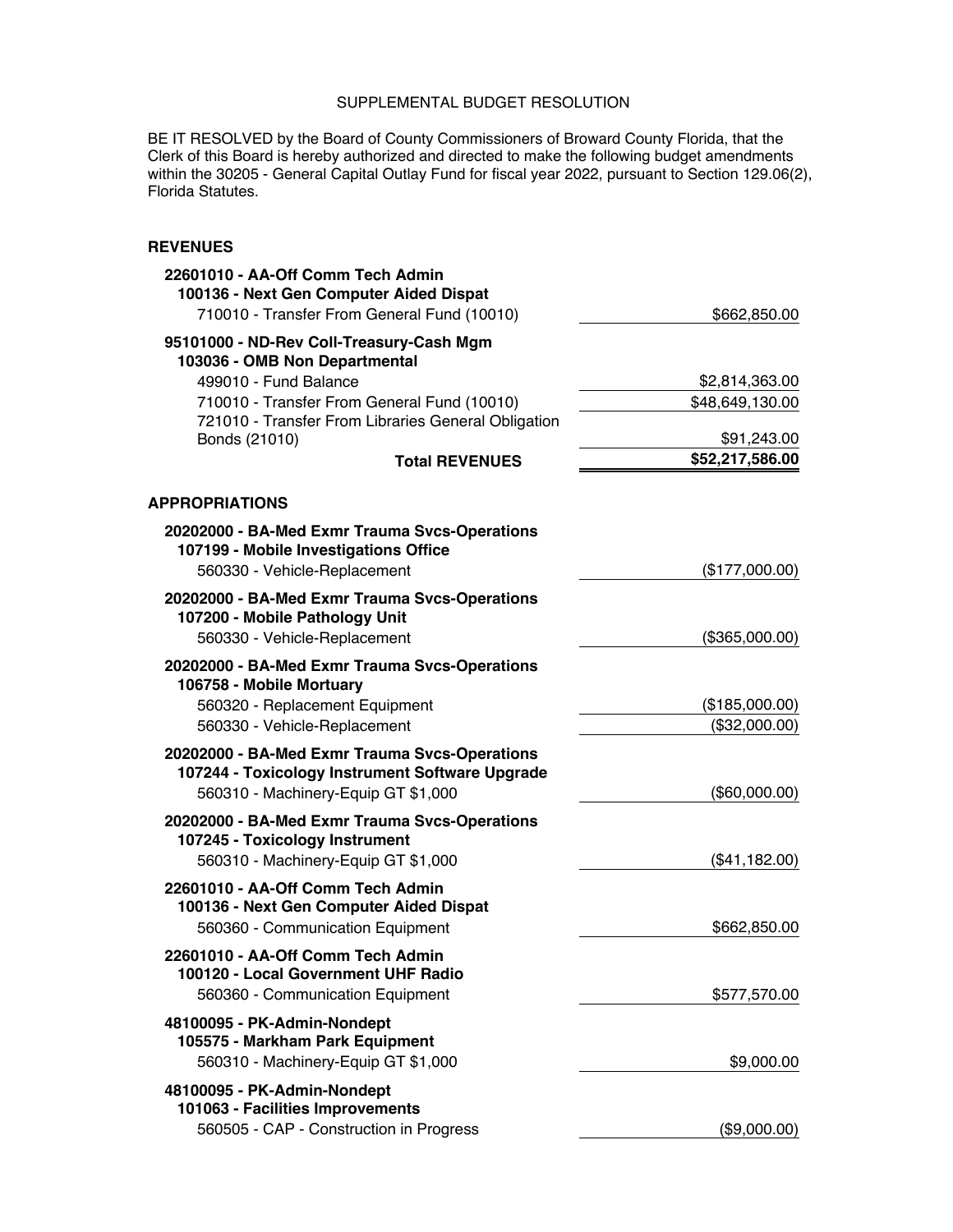BE IT RESOLVED by the Board of County Commissioners of Broward County Florida, that the Clerk of this Board is hereby authorized and directed to make the following budget amendments within the 30205 - General Capital Outlay Fund for fiscal year 2022, pursuant to Section 129.06(2), Florida Statutes.

| 61301000 - PW-CM-Construction Mgmt<br>106862 - WRCH-Roof Replacement<br>560505 - CAP - Construction in Progress                                                | \$1,074,000.00   |
|----------------------------------------------------------------------------------------------------------------------------------------------------------------|------------------|
| 61301000 - PW-CM-Construction Mgmt<br>104892 - MAIN LIB. AHU&CHILLER RPLCMNT<br>560220 - Building improvements                                                 | \$612,000.00     |
| 61301000 - PW-CM-Construction Mgmt<br>104869 - SRCH - ROOF REPLACEMENT<br>560220 - Building improvements                                                       | (\$847,000.00)   |
| 61301000 - PW-CM-Construction Mgmt<br>104886 - Main Library Auditorium Renovation<br>560220 - Building improvements                                            | (\$350,000.00)   |
| 61301000 - PW-CM-Construction Mgmt<br>104875 - Northwest Family Success Center Roof Replacement<br>560220 - Building improvements                              | \$258,000.00     |
| 61301000 - PW-CM-Construction Mgmt<br>104888 - Public Safety Building Fire Alarm and Public Address Systems Update<br>560220 - Building improvements           | \$130,000.00     |
| 61301000 - PW-CM-Construction Mgmt<br>104885 - Main Library Exterior Refurbishing<br>560220 - Building improvements                                            | \$214,527.00     |
| 61301000 - PW-CM-Construction Mgmt<br>104723 - Judicial Complex North Wing Upgrades<br>560505 - CAP - Construction in Progress                                 | (\$7,293,000.00) |
| 61301000 - PW-CM-Construction Mgmt<br>105145 - Main Lib. Chiller Replacement<br>560220 - Building improvements                                                 | \$549,000.00     |
| 61301000 - PW-CM-Construction Mgmt<br>105059 - Central Homeless Assistance Center Sewer Pipe and Restroom Renovatio<br>560505 - CAP - Construction in Progress | \$207,000.00     |
| 61301000 - PW-CM-Construction Mgmt<br>105076 - Judicial Complex West Tower Wayfinding<br>560505 - CAP - Construction in Progress                               | (\$998,449.00)   |
| 61301000 - PW-CM-Construction Mgmt<br>105075 - Judicial Complex West Tower Buildout<br>560505 - CAP - Construction in Progress                                 | (\$990, 820.00)  |
| 61301000 - PW-CM-Construction Mgmt<br>105557 - Judicial Complex North Wing Exterior Elevators<br>560110 - CAP-Design & Professional Serv                       | (\$438,000.00)   |
| 560505 - CAP - Construction in Progress                                                                                                                        | (\$1,230,000.00) |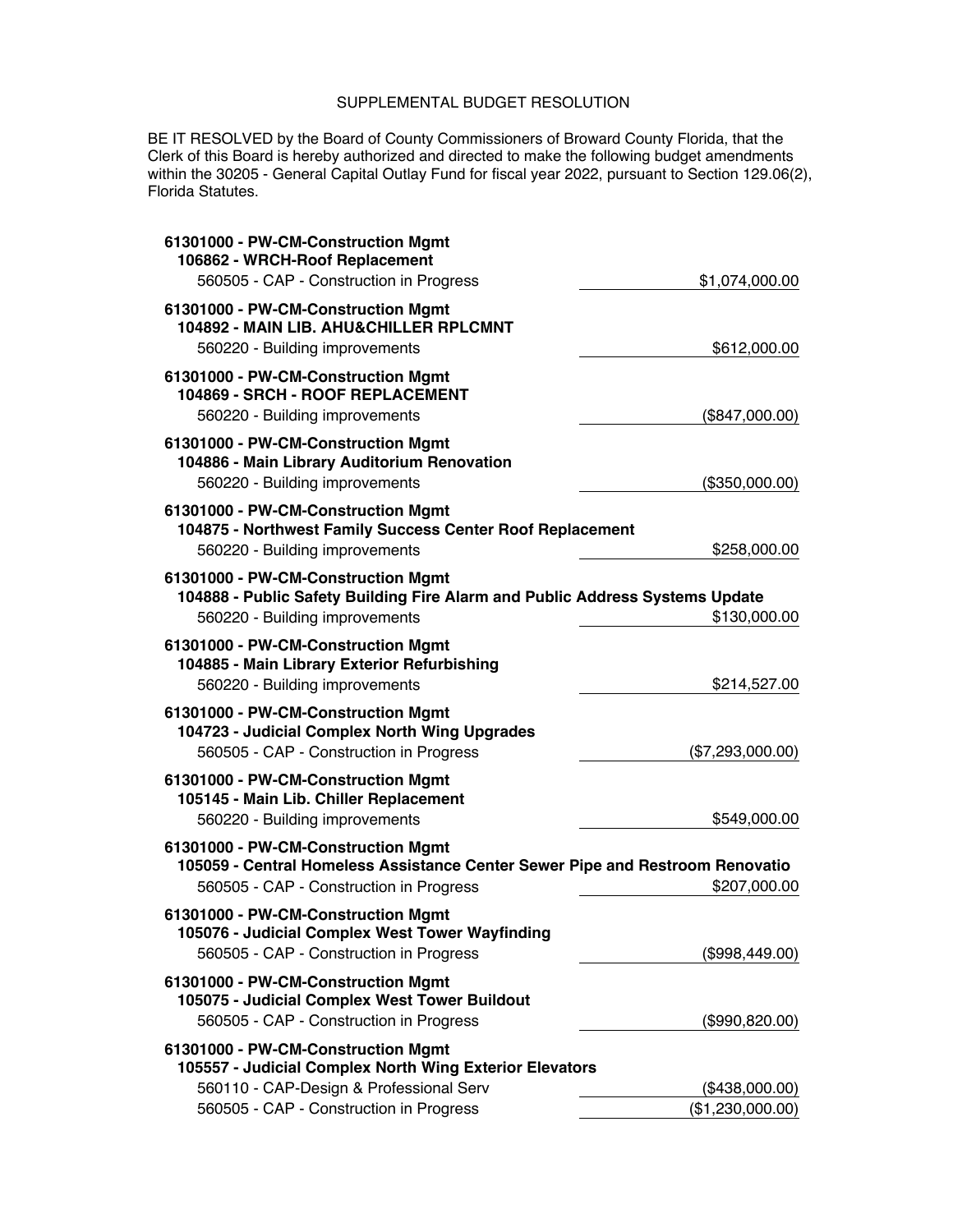BE IT RESOLVED by the Board of County Commissioners of Broward County Florida, that the Clerk of this Board is hereby authorized and directed to make the following budget amendments within the 30205 - General Capital Outlay Fund for fiscal year 2022, pursuant to Section 129.06(2), Florida Statutes.

| 61301000 - PW-CM-Construction Mgmt<br>106770 - Judicial Complex Courthouse Drive Security                                                                                     |                                      |
|-------------------------------------------------------------------------------------------------------------------------------------------------------------------------------|--------------------------------------|
| 560110 - CAP-Design & Professional Serv                                                                                                                                       | (\$4,501,000.00)                     |
| 61301000 - PW-CM-Construction Mgmt<br>106727 - Judicial Complex East Wing Enabling Work<br>560110 - CAP-Design & Professional Serv<br>560505 - CAP - Construction in Progress | (\$1,332,000.00)<br>(\$3,238,111.00) |
| 61301000 - PW-CM-Construction Mgmt<br>107594 - 500 Car Garage Enabling Work<br>560505 - CAP - Construction in Progress                                                        | \$5,500,000.00                       |
| 61301000 - PW-CM-Construction Mgmt<br>101132 - Judicial Complex East Wing Renovation<br>560505 - CAP - Construction in Progress                                               | \$1,619,380.00                       |
| 61301000 - PW-CM-Construction Mgmt<br>100525 - 500 Car Garage<br>560505 - CAP - Construction in Progress                                                                      | \$13,702,000.00                      |
| 61203000 - PW-FM-Repairs-Maintenance<br>103973 - North Tower Main Switchgear<br>560220 - Building improvements                                                                | (\$800,000.00)                       |
| 95801010 - ND-County Administration<br><b>103034 - OMB RESERVES</b>                                                                                                           |                                      |
| 597090 - Reserve for Future Capital Outlay                                                                                                                                    | \$49,769,196.00                      |
| 597230 - Reserve for Contingency                                                                                                                                              | \$220,625.00                         |
| <b>Total APPROPRIATIONS</b>                                                                                                                                                   | \$52,217,586.00                      |

| Date                                             |
|--------------------------------------------------|
| April 22, 2022                                   |
| Approved Office of Management and Budget<br>Date |
|                                                  |
| .A.D.20                                          |
|                                                  |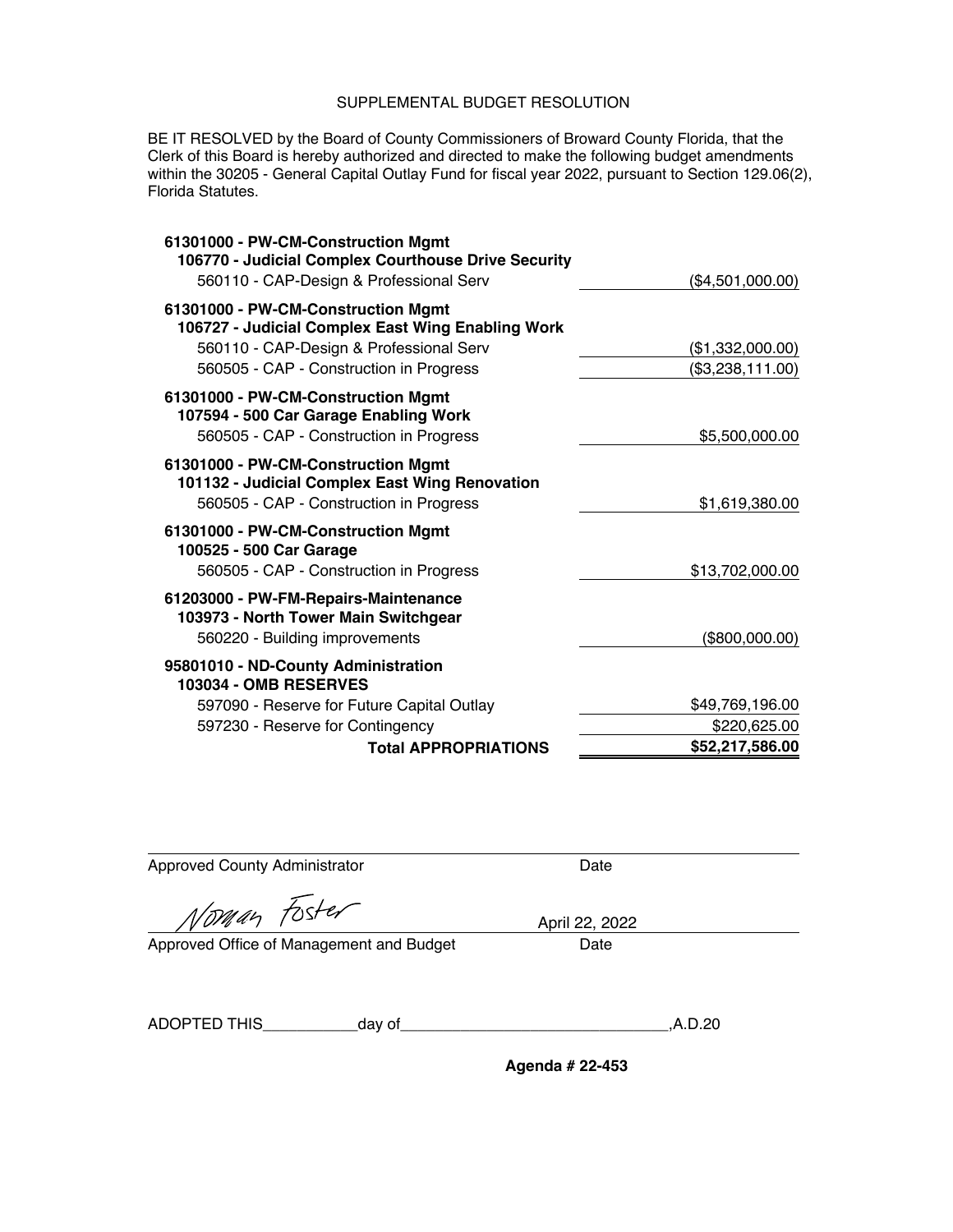BE IT RESOLVED by the Board of County Commissioners of Broward County Florida, that the Clerk of this Board is hereby authorized and directed to make the following budget amendments within the 35010 - Courthouse Bond Capital Fund for fiscal year 2022, pursuant to Section 129.06(2), Florida Statutes.

| 61301000 - PW-CM-Construction Mgmt<br>100729 - Courthouse Bond Project Management |                 |
|-----------------------------------------------------------------------------------|-----------------|
| 499010 - Fund Balance                                                             | \$1,611,640.00  |
| <b>Total REVENUES</b>                                                             | \$1,611,640.00  |
| <b>APPROPRIATIONS</b>                                                             |                 |
| 61301000 - PW-CM-Construction Mgmt<br>100729 - Courthouse Bond Project Management |                 |
| 560505 - CAP - Construction in Progress                                           | (\$150, 243.00) |
| 95101000 - ND-Rev Coll-Treasury-Cash Mgm<br><b>103034 - OMB RESERVES</b>          |                 |
| 597220 - Reserve-Fund Balance Forward                                             | \$1,761,883.00  |
| <b>Total APPROPRIATIONS</b>                                                       | \$1,611,640.00  |

| <b>Approved County Administrator</b>     | Date            |
|------------------------------------------|-----------------|
| Noman Foster                             | April 22, 2022  |
| Approved Office of Management and Budget | Date            |
| ADOPTED THIS<br>_day of_                 | .A.D.20         |
|                                          | Agenda # 22-453 |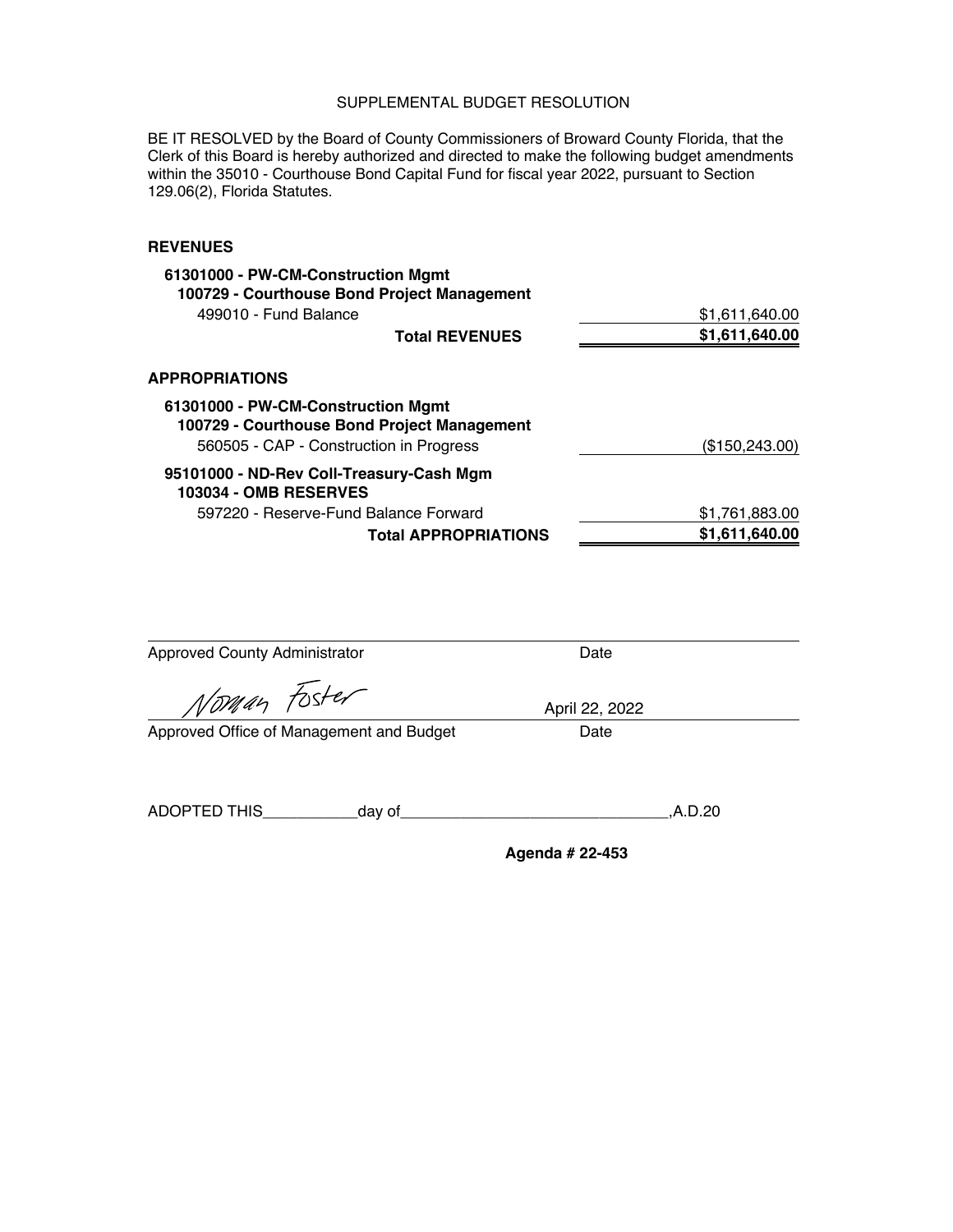BE IT RESOLVED by the Board of County Commissioners of Broward County Florida, that the Clerk of this Board is hereby authorized and directed to make the following budget amendments within the 35020 - Tourist Development Capital for fiscal year 2022, pursuant to Section 129.06(2), Florida Statutes.

| 20501000 - BA-GFLCVB Convention Center Operations<br>100754 - Convention Center Repairs & Maintenance<br>499010 - Fund Balance                                         | \$3,647,420.00                       |
|------------------------------------------------------------------------------------------------------------------------------------------------------------------------|--------------------------------------|
| 20501000 - BA-GFLCVB Convention Center Operations<br>100755 - Convention Center West Expansion<br>421840 - Insurance Proceeds                                          | \$1,000,000.00                       |
| 20501000 - BA-GFLCVB Convention Center Operations<br>107227 - Convention Center East Expansion<br>711420 - Transfer From Four Cent Tourist Tax<br>Revenue Fund (11420) | (\$14,424,063.00)                    |
| 95101000 - ND-Rev Coll-Treasury-Cash Mgm<br>105183 - Future Convention Center Debt Service<br>480005 - Bond Issued - New Money<br>480010 - Bond Issued - Refunding     | (\$31,772,721.00)<br>(\$833,067.00)  |
| 95101000 - ND-Rev Coll-Treasury-Cash Mgm<br>107227 - Convention Center East Expansion<br>480005 - Bond Issued - New Money<br><b>Total REVENUES</b>                     | \$14,434,469.00<br>(\$27,947,962.00) |
| <b>APPROPRIATIONS</b>                                                                                                                                                  |                                      |
| 20501000 - BA-GFLCVB Convention Center Operations<br>105181 - Convention Center Roof Repair<br>560320 - Replacement Equipment                                          | (\$511, 116.00)                      |
| 20501000 - BA-GFLCVB Convention Center Operations<br>107593 - Convention Center Restroom Renovation<br>560220 - Building improvements                                  | \$1,752,714.00                       |
| 20501000 - BA-GFLCVB Convention Center Operations<br>107595 - Convention Center Carpet Replacement<br>560220 - Building improvements                                   | \$3,000,000.00                       |
| 49102009 - TDT Challenge Grant<br>104103 - Challenge Grant Program<br>580020 - Payments To Oga                                                                         | (\$2,979,694.00)                     |
| 61301000 - PW-CM-Construction Mgmt<br>100755 - Convention Center West Expansion<br>530601 - Clm-Insurance Deductible<br>560320 - Replacement Equipment                 | \$511,116.00<br>\$1,000,000.00       |
| 95805020 - ND-Management and Budget<br>105183 - Future Convention Center Debt Service<br>570110 - Interest Expense Bonds<br>570220 - Bond Issuance Costs               | (\$1,600,833.00)<br>(\$10,405.00)    |
|                                                                                                                                                                        |                                      |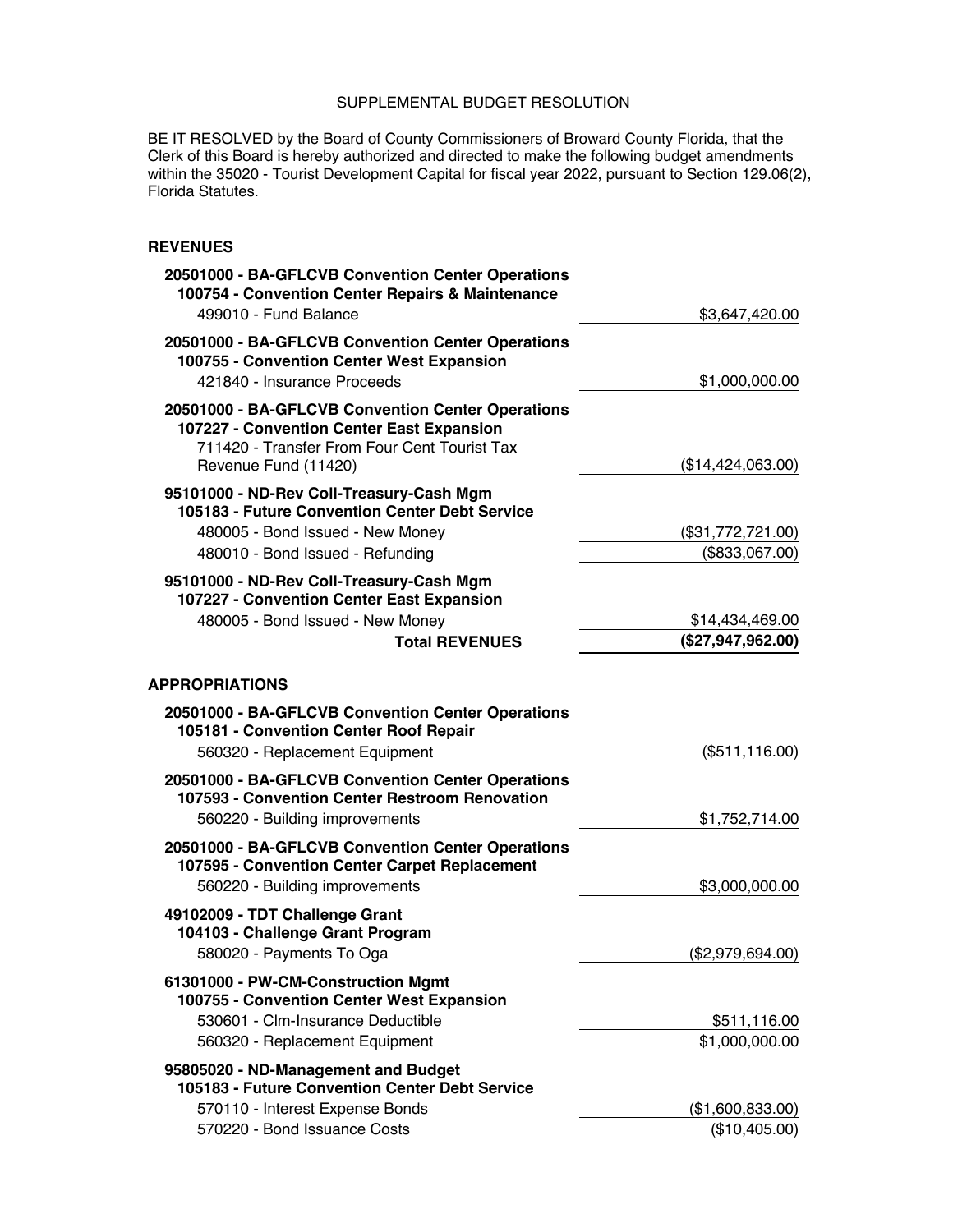BE IT RESOLVED by the Board of County Commissioners of Broward County Florida, that the Clerk of this Board is hereby authorized and directed to make the following budget amendments within the 35020 - Tourist Development Capital for fiscal year 2022, pursuant to Section 129.06(2), Florida Statutes.

| 597040 - Bond Reserve-Debt Service                                               | (\$29,120,150.00) |
|----------------------------------------------------------------------------------|-------------------|
| 95805020 - ND-Management and Budget<br>107227 - Convention Center East Expansion |                   |
| 597090 - Reserve for Future Capital Outlay                                       | \$10,406.00       |
| <b>Total APPROPRIATIONS</b>                                                      | (\$27,947,962.00) |
|                                                                                  |                   |

| <b>Approved County Administrator</b>     | Date            |
|------------------------------------------|-----------------|
|                                          |                 |
| Noman Foster                             | April 22, 2022  |
| Approved Office of Management and Budget | Date            |
|                                          |                 |
| ADOPTED THIS<br>_day of__                | .A.D.20         |
|                                          | Agenda # 22-453 |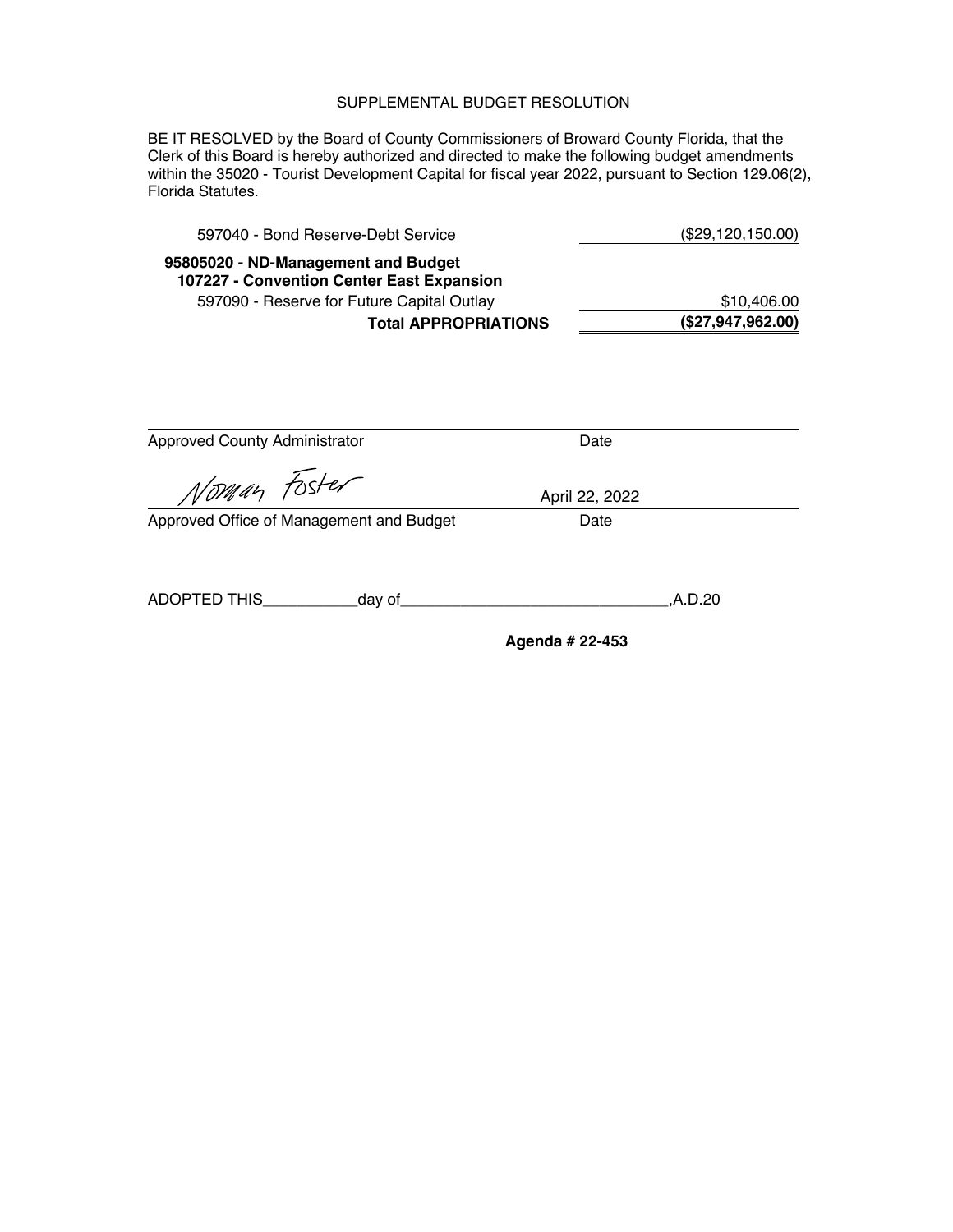BE IT RESOLVED by the Board of County Commissioners of Broward County Florida, that the Clerk of this Board is hereby authorized and directed to make the following budget amendments within the 35025 - Convention Center Hotel Bond Capital for fiscal year 2022, pursuant to Section 129.06(2), Florida Statutes.

### **REVENUES**

| 35101010 - FA-FASD Administration<br>100756 - Convention Center Headquarters Hotel<br>499010 - Fund Balance                                       | (\$5,195,876.00)                       |
|---------------------------------------------------------------------------------------------------------------------------------------------------|----------------------------------------|
| 35101010 - FA-FASD Administration<br>107419 - CC HQ Hotel Debt Service<br>480005 - Bond Issued - New Money                                        | (\$16,555,950.00)                      |
| 95805020 - ND-Management and Budget<br>100756 - Convention Center Headquarters Hotel<br>480005 - Bond Issued - New Money<br><b>Total REVENUES</b> | (\$46,274,289.00)<br>(\$68,026,115.00) |
| <b>APPROPRIATIONS</b>                                                                                                                             |                                        |
| 35101010 - FA-FASD Administration<br>107419 - CC HQ Hotel Debt Service<br>597040 - Bond Reserve-Debt Service                                      | (\$16,555,950.00)                      |
| 95805020 - ND-Management and Budget<br>100756 - Convention Center Headquarters Hotel                                                              |                                        |
| 560220 - Building improvements                                                                                                                    | (\$5,195,876.00)                       |
| 560505 - CAP - Construction in Progress                                                                                                           | (\$46,274,289.00)                      |
| <b>Total APPROPRIATIONS</b>                                                                                                                       | (\$68,026,115.00)                      |
|                                                                                                                                                   |                                        |

| <b>Approved County Administrator</b>     | Date           |  |
|------------------------------------------|----------------|--|
| Noman Foster                             | April 22, 2022 |  |
| Approved Office of Management and Budget | Date           |  |
|                                          |                |  |

ADOPTED THIS\_\_\_\_\_\_\_\_\_\_\_day [of\\_\\_\\_\\_\\_\\_\\_\\_\\_\\_\\_\\_\\_\\_\\_\\_\\_\\_\\_\\_\\_\\_\\_\\_\\_\\_\\_\\_\\_\\_\\_,A.D.20](https://of_______________________________,A.D.20)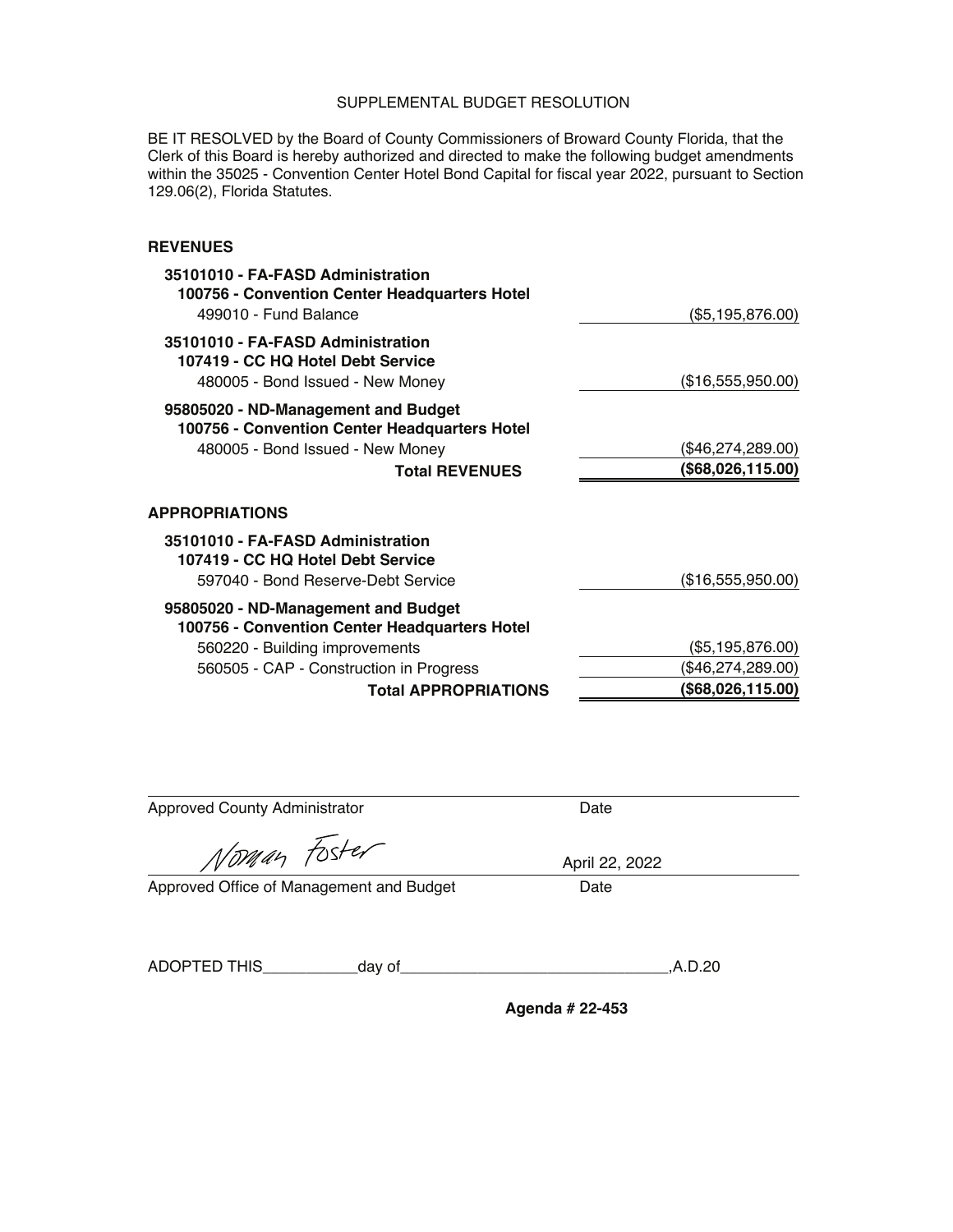BE IT RESOLVED by the Board of County Commissioners of Broward County Florida, that the Clerk of this Board is hereby authorized and directed to make the following budget amendments within the 35030 - Beach Renourishment Capital for fiscal year 2022, pursuant to Section 129.06(2), Florida Statutes.

### **REVENUES**

| 55701000 - RE-NR-Beach and Marine Resources<br>102636 - Beach Renourishment-Seg 2<br>473035 - Reimbursements Other Government<br>Agencies | (\$2,405,260.00) |
|-------------------------------------------------------------------------------------------------------------------------------------------|------------------|
| 55702000 - RE-NR-Water Resources Policy and Planning<br>102635 - Beach Administration                                                     |                  |
| 499010 - Fund Balance                                                                                                                     | \$1,167,377.00   |
| <b>Total REVENUES</b>                                                                                                                     | (\$1,237,883.00) |
| <b>APPROPRIATIONS</b>                                                                                                                     |                  |
| 55701000 - RE-NR-Beach and Marine Resources<br>102636 - Beach Renourishment-Seg 2                                                         |                  |
| 560505 - CAP - Construction in Progress                                                                                                   | (\$1,194,435.00) |
| 55701000 - RE-NR-Beach and Marine Resources<br>105022 - Beach Hotspot Project                                                             |                  |
| 560505 - CAP - Construction in Progress                                                                                                   | (\$43,448.00)    |
| <b>Total APPROPRIATIONS</b>                                                                                                               | (\$1,237,883.00) |

Approved County Administrator **Date** Date

Noman Foster

Approved Office of Management and Budget Date

ADOPTED THIS\_\_\_\_\_\_\_\_\_\_\_day [of\\_\\_\\_\\_\\_\\_\\_\\_\\_\\_\\_\\_\\_\\_\\_\\_\\_\\_\\_\\_\\_\\_\\_\\_\\_\\_\\_\\_\\_\\_\\_,A.D.20](https://of_______________________________,A.D.20) 

**Agenda # 22-453** 

April 22, 2022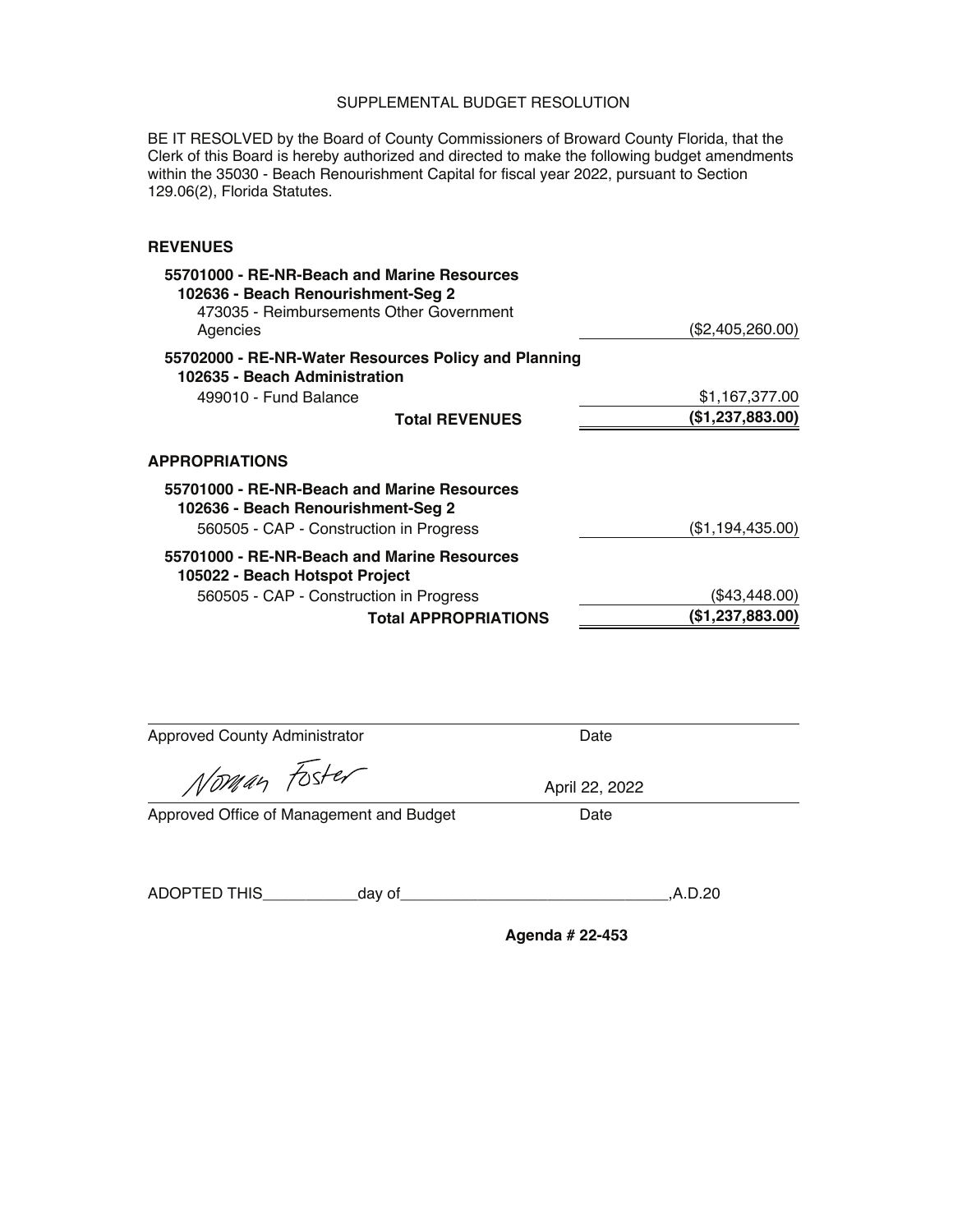BE IT RESOLVED by the Board of County Commissioners of Broward County Florida, that the Clerk of this Board is hereby authorized and directed to make the following budget amendments within the 35040 - Broward Municipal Services District Capital for fiscal year 2022, pursuant to Section 129.06(2), Florida Statutes.

#### **REVENUES**

| 95101000 - ND-Rev Coll-Treasury-Cash Mgm                                     |                |
|------------------------------------------------------------------------------|----------------|
| 103036 - OMB Non Departmental                                                |                |
| 499010 - Fund Balance                                                        | (\$83,223.00)  |
| <b>Total REVENUES</b>                                                        | (\$83,223.00)  |
| <b>APPROPRIATIONS</b>                                                        |                |
| 49106010 - Public Art & Design Administration<br>107589 - Delevoe Park (PAD) |                |
| 566010 - Works of Art                                                        | \$200,000.00   |
| 48100095 - PK-Admin-Nondept<br>100408 - Boulevard Gardens Project            |                |
| 560220 - Building improvements                                               | \$50,000.00    |
| 95801010 - ND-County Administration<br><b>103034 - OMB RESERVES</b>          |                |
| 597300 - Reserve for Future Economic Development                             | (\$333,223.00) |
| <b>Total APPROPRIATIONS</b>                                                  | (\$83,223.00)  |

Approved County Administrator **Date** Date

Norman Foster

April 22, 2022

Approved Office of Management and Budget Date

ADOPTED THIS\_\_\_\_\_\_\_\_\_\_\_day [of\\_\\_\\_\\_\\_\\_\\_\\_\\_\\_\\_\\_\\_\\_\\_\\_\\_\\_\\_\\_\\_\\_\\_\\_\\_\\_\\_\\_\\_\\_\\_,A.D.20](https://of_______________________________,A.D.20)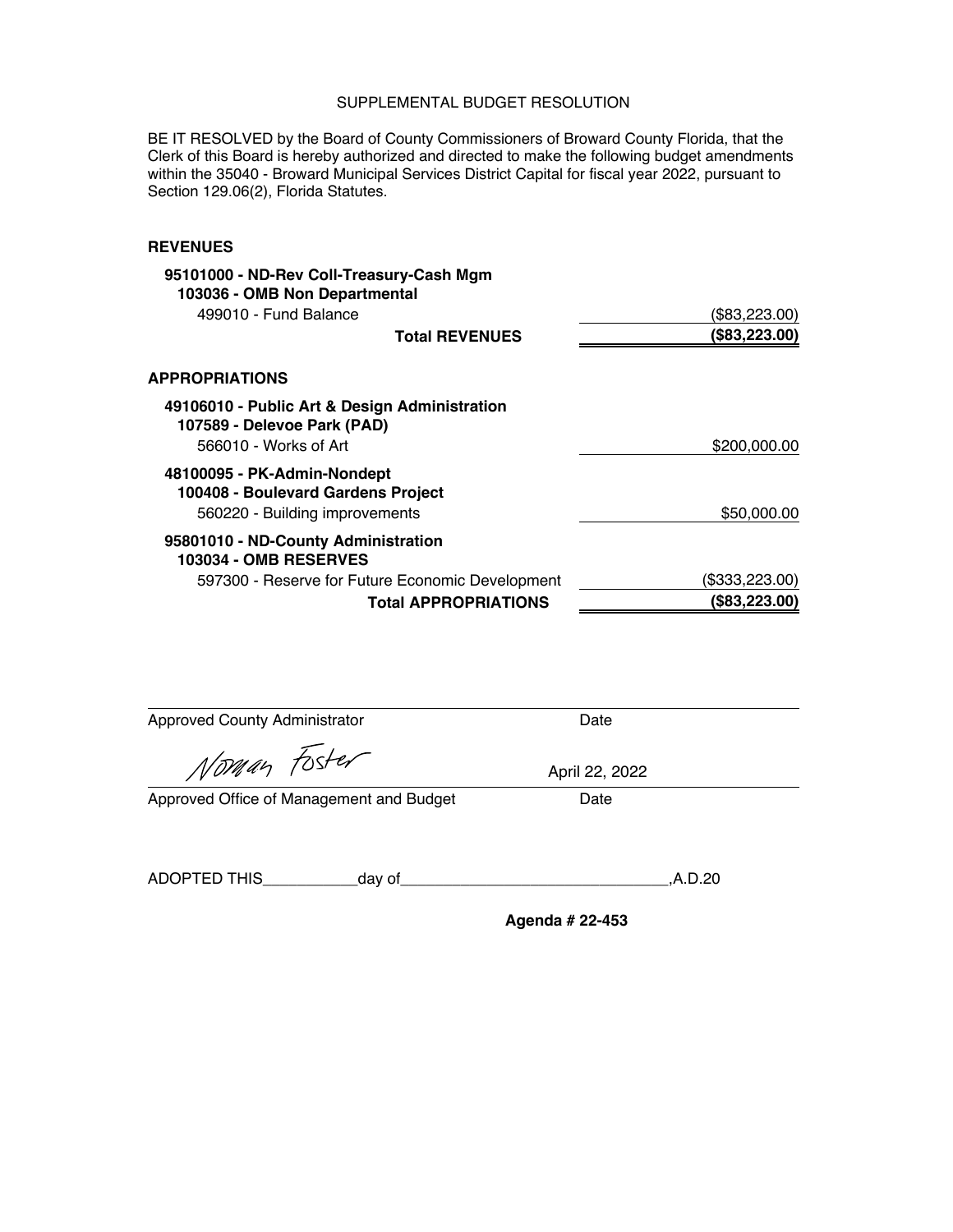BE IT RESOLVED by the Board of County Commissioners of Broward County Florida, that the Clerk of this Board is hereby authorized and directed to make the following budget amendments within the 35050 - Libraries Bond Capital for fiscal year 2022, pursuant to Section 129.06(2), Florida Statutes.

### **REVENUES**

|                | 95101000 - ND-Rev Coll-Treasury-Cash Mgm                                          |
|----------------|-----------------------------------------------------------------------------------|
|                | 103036 - OMB Non Departmental                                                     |
| \$28,293.00    | 499010 - Fund Balance                                                             |
| \$28,293.00    | <b>Total REVENUES</b>                                                             |
|                | <b>APPROPRIATIONS</b>                                                             |
|                | 61301000 - PW-CM-Construction Mgmt<br>104499 - Collier City Library Refresh       |
| \$240,000.00   | 560505 - CAP - Construction in Progress                                           |
|                | 61301000 - PW-CM-Construction Mgmt<br>104885 - Main Library Exterior Refurbishing |
| (\$214,527.00) | 560505 - CAP - Construction in Progress                                           |
|                | 95801010 - ND-County Administration<br>100197 - Capital Project Management        |
| \$2,820.00     | 552020 - Cost Allocation                                                          |
| \$28,293.00    | <b>Total APPROPRIATIONS</b>                                                       |

Approved County Administrator **Date** 

Noman Foster

Approved Office of Management and Budget Date

ADOPTED THIS\_\_\_\_\_\_\_\_\_\_\_day [of\\_\\_\\_\\_\\_\\_\\_\\_\\_\\_\\_\\_\\_\\_\\_\\_\\_\\_\\_\\_\\_\\_\\_\\_\\_\\_\\_\\_\\_\\_\\_,A.D.20](https://of_______________________________,A.D.20) 

**Agenda # 22-453** 

April 22, 2022